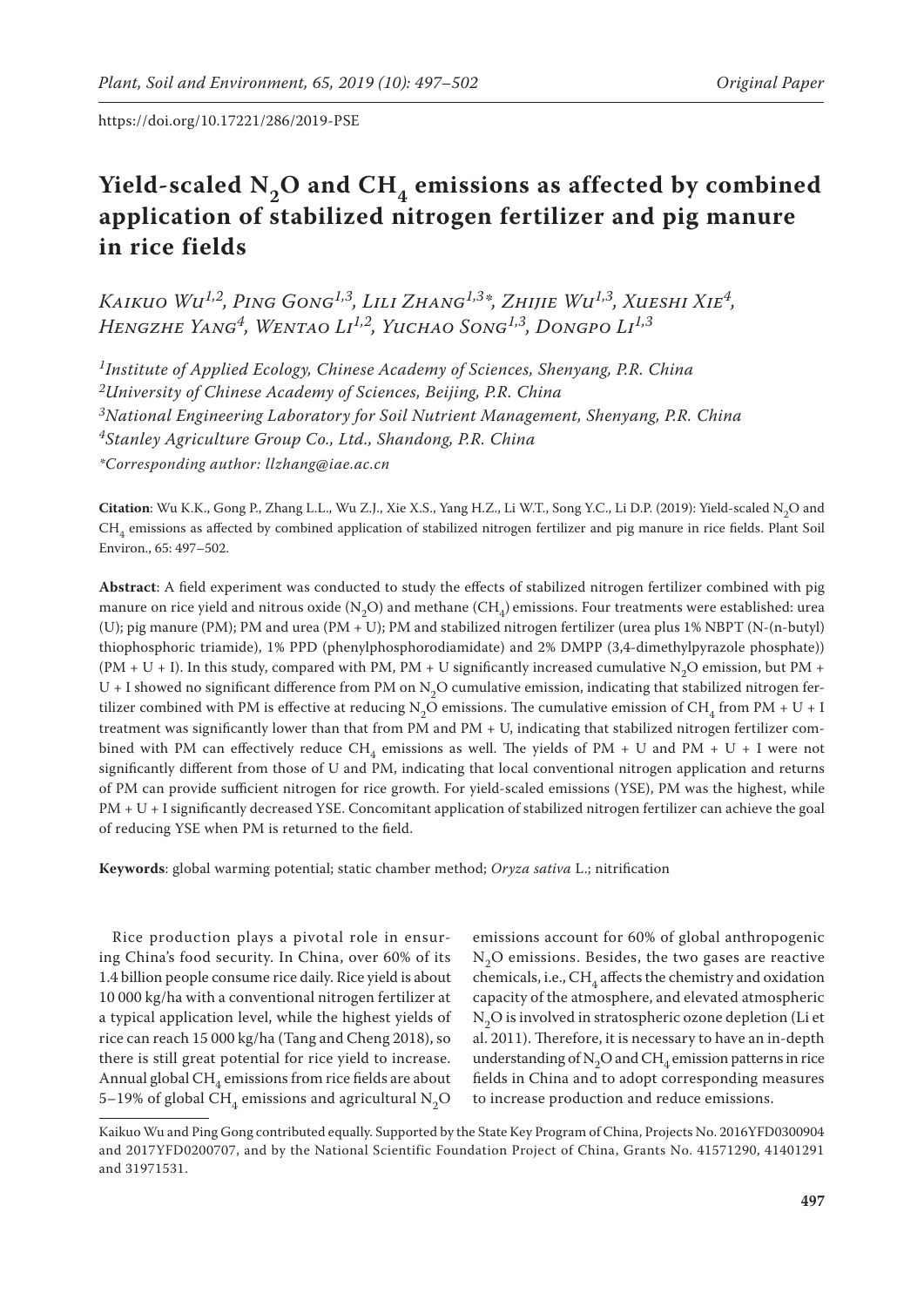In China, the total amount of pig manure produced per year is 208 million tons, and pig manure can be a pollutant as well as a source of nutrients (Li et al. 2015). Application of pig manure can increase soil organic carbon storage (Zhang et al. 2009), and increase rice yield (Maris et al. 2016), but at the same time promote  $N_2O$  and  $CH_4$  emissions because soil  $N<sub>2</sub>O$  and CH<sub>4</sub> emissions are moderated by multiple factors such as soil inorganic nitrogen (N) and organic carbon (C) availability (Zhou et al. 2017). Maris et al. (2016) assert that the use of large amounts of pig manure can actually reduce yield-scaled emissions (YSE), and this was attributed to the formation of phytotoxic substances in the soil at high organic C contents. The term 'stabilized fertilizers' refers to fertilizers with urease inhibitors and/or nitrification inhibitors added in the production process. The application of stabilized fertilizers is known to increase rice yield (Yin et al. 2017) and reduce  $N<sub>2</sub>O$  and CH<sub>4</sub> emissions by inhibiting nitrification and denitrification (Zhang et al. 2010, Vitale et al. 2018). Therefore, this experiment aimed to explore whether the application of stabilized fertilizer with pig manure can promote the increase of rice yield and reduce  $N_2O$  and  $CH_4$  emissions.

## **MATERIAL AND METHODS**

**Field site**. The field experiment was set up at the Shenyang Experimental Station of the Institute of Applied Ecology, Liaoning province, China (43°32'N, 123°23'E). The mean annual air temperature is 7–8°C; the mean annual precipitation is about 700 mm and the frost-free period is 147–164 days. The test soil was an Alfisol with an organic C content of 13.18 g/kg and a total N of 1.24 g/kg. Before this experiment, paddy fields had been planted for 27 years. The field was set up in spring 2017, and the experiment was launched in spring 2018. The farming system is continuous rice with one season per year.

**Test design**. Four treatments were established: urea (U) (180 kg N/ha, 53 kg P/ha, 124 kg K/ha); pig manure (PM) (266 kg N/ha, 81 kg P/ha, 194 kg K/ha); pig manure and urea  $(PM + U)$  (266 + 180 kg) N/ha, 81 + 53 kg P/ha, 194 + 124 kg K/ha); pig manure and stabilized nitrogen fertilizer (urea with 1% NBPT (N-(n-butyl) thiophosphoric triamide), 1% PPD (phenylphosphorodiamidate) and 2% DMPP  $(3,4$ -dimethylpyrazole phosphate))  $(PM + U + I)(266 +$ 180 kg N/ha, 81 + 53 kg P/ha, 194 + 124 kg K/ha). The local PM application rate was 12 600 kg/ha, containing 21.11 g N/kg,  $6.40$  g P/kg, and 15.40 g K/kg. Fertilizers were urea (46% N), triple superphosphate (19% P), and KCl (50% K), respectively. The inhibitors NBPT, PPD and DMPP, were applied at a rate of 1, 1 and 2% of urea nitrogen, respectively. A randomized block design with three replicates was arranged. The area of each plot was  $30 \text{ m}^2 (5 \text{ m} \times 6 \text{ m})$ . Fertilization and irrigation were carried out on May 25. On May 29, rice seedlings (cv. Meifeng 9) were transplanted at a density of 15 cm  $\times$  30 cm and 3-5 rice seedlings per hole. Field management was in line with local traditions. Soil properties before fertilization in 2018 are shown in Table 1. Harvest took place on October 16<sup>th</sup>.

**Sample collection and analysis**. Soil pH was measured in a 1:2.5 soil/water suspension with a combination electrode. Available N was extracted using 2 mol/L KCl solution, available P was extracted using 0.5 mol/L NaHCO<sub>2</sub>, and available K was extracted using neutral 1 mol/L NH<sub>4</sub>OAc (Zhao et al. 2004). *In-situ* N<sub>2</sub>O and CH<sub>4</sub> emissions were measured in the rice field in May 2018 by the static chamber method (Li et al. 2018). Static boxes made of transparent plexiglass with sealed tops contained two parts, namely the base and body. The base was 30 cm in diameter, with a groove in the middle and a height of 10 cm. The body was 30 cm in diameter and 50 cm in height. Small fans were installed inside the static boxes. Gas samples were collected every 2 days in

Table 1. Soil properties (0–20 cm soil layer) before fertilization in 2018

| Treatment    | Organic C        | Total N       | Ammonium N Nitrate N |                  | Available P                                                        | Available K                                       |               |
|--------------|------------------|---------------|----------------------|------------------|--------------------------------------------------------------------|---------------------------------------------------|---------------|
|              | (g/kg)           |               |                      | pH               |                                                                    |                                                   |               |
| $\mathbf{U}$ | $13.23 \pm 0.48$ | $1.30 + 0.04$ | $6.24 \pm 0.13$      | $14.16 \pm 2.08$ |                                                                    | $10.14 \pm 1.07$ $78.95 \pm 2.42$ $6.95 \pm 0.07$ |               |
| <b>PM</b>    | $15.20 + 0.97$   | $1.47 + 0.12$ | $8.38 \pm 0.29$      |                  | $28.38 \pm 6.09$ $21.31 \pm 2.60$ $62.56 \pm 4.50$                 |                                                   | $7.08 + 0.14$ |
| $PM + U$     | $15.07 + 0.50$   | $1.49 + 0.05$ | $8.71 + 0.76$        |                  | $33.95 \pm 0.81$ $26.47 \pm 4.00$ $66.83 \pm 4.63$ $7.22 \pm 0.17$ |                                                   |               |
| $PM + U + I$ | $13.70 \pm 0.68$ | $1.32 + 0.07$ | $9.89 \pm 0.66$      | $35.03 \pm 5.59$ |                                                                    | $22.80 \pm 0.91$ $67.58 \pm 2.88$ $7.17 \pm 0.04$ |               |

 $U$  – urea; PM – pig manure;  $U + I$  – stabilized nitrogen fertilizer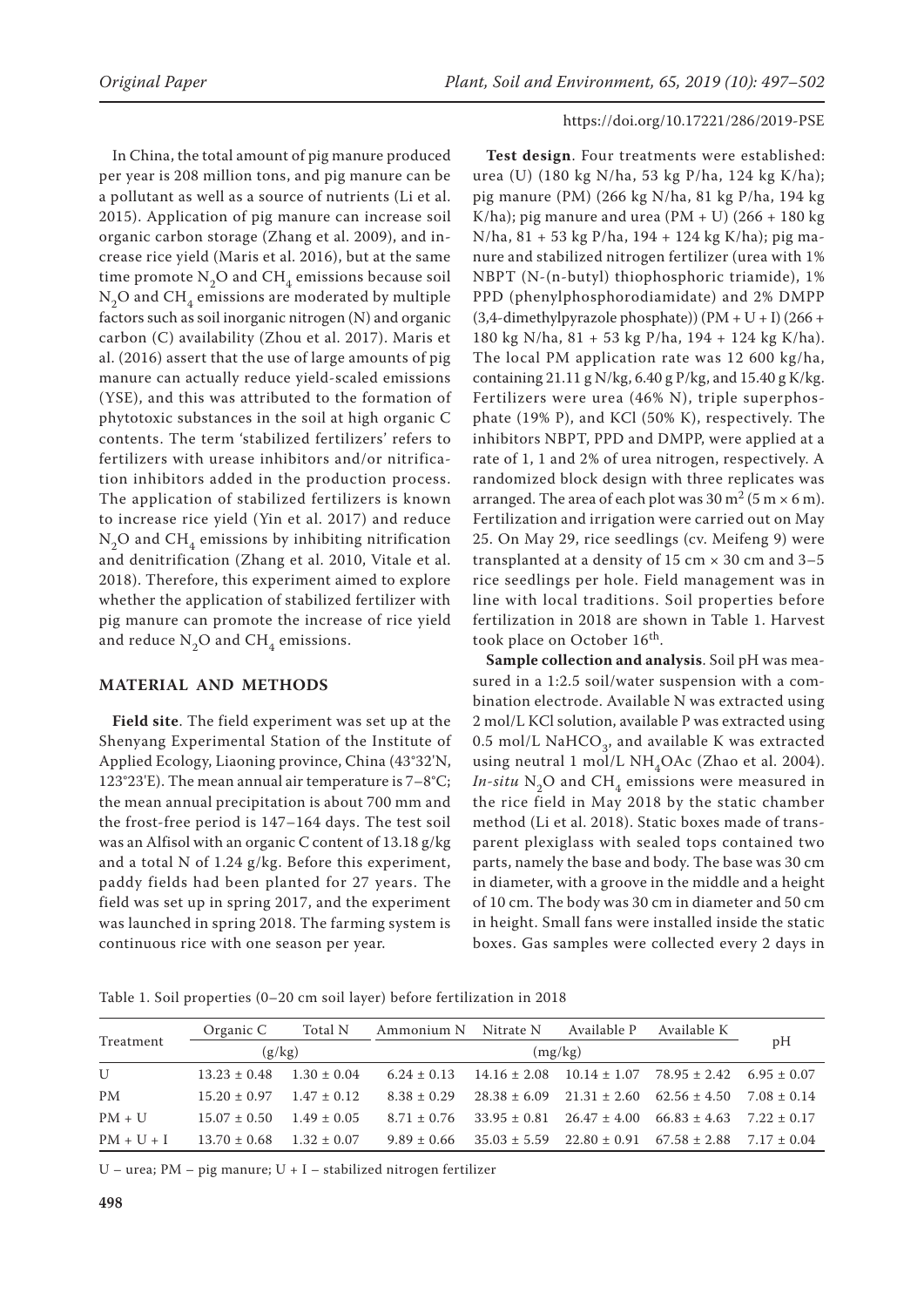the first week after fertilization, and then every 7 days in the first month. In the case of rain, the sampling time was adjusted appropriately, and gas was collected every 2 weeks in other months.  $N_2O$ was collected a total of 7 times during 31 days, and  $CH<sub>4</sub>$  was collected a total of 12 times in 109 days. Gas samples were collected with a 50-mL syringe and immediately transferred into 200-mL gasbags at 0, 15, 30 and 45 min after the cap was placed on the chamber. Sampling time and temperature in the chamber were recorded. The temperature inside the chamber was measured by a thermocouple 20 cm from the top of the body. Gas samples were analyzed by gas chromatograph (Agilent 7890B, Gas Chromatograph, Delaware, USA).

**Calculation and statistical analysis**. The calculation of  $N_2O$  and  $CH_4$  emission fluxes were as follows (Li et al. 2018):

$$
F = \rho \times h \times dc/dt \times 273/(273 + T)
$$

Where: F – N<sub>2</sub>O flux ( $\mu$ g/m<sup>2</sup>/h) or CH<sub>4</sub> flux (mg/m<sup>2</sup>/h); ρ – their standard-state density (N<sub>2</sub>O 1.964 kg/m<sup>3</sup> and CH<sub>4</sub> 0.714 kg/m<sup>3</sup>); h – chamber height above soil (m); c – N<sub>2</sub>O/  $CH<sub>A</sub>$  concentration; dc/dt – slope of the gas concentration curve, estimated using a linear regression model (Vitale et al. 2017); 273 – gas constant; T – average air temperature inside the chamber during gas collection (°C).

The cumulative emissions (CE) of  $N_2O$  (kg  $N_2O/ha$ ) and  $CH_{4}$  (kg  $CH_{4}$ /ha) were calculated by summing the products of the average of two neighboring measurement fluxes by their interval time (Vitale et al. 2018).

 $N_2O$  and  $CH_4$  emissions were used to calculate their combined emission as  $CO<sub>2</sub>$  equivalents (NCE kg  $CO<sub>2</sub>$  eq/ha). The following equation was used:

$$
\begin{aligned} \text{NCE} &= \text{GWP} \ (\text{CH}_4) \times \text{CE} \ (\text{CH}_4) \ + \\ &+ \text{GWP} \ (\text{N}_2\text{O}) \times \text{CE} \ (\text{N}_2\text{O}) \end{aligned}
$$

Where: GWP (CH<sub>4</sub>) and GWP (N<sub>2</sub>O) – global warming potential (GWP) of CH<sub>4</sub> and N<sub>2</sub>O relative to CO<sub>2</sub>, which are 25- and 298-fold greater than that of  $CO<sub>2</sub>$  on a 100-year horizon, respectively.

Yield-scaled emissions (YSE) were calculated using the following equation:

$$
YSE = NCE/yield
$$

Where: YSE – combined emission of  $CH<sub>4</sub>$  and N<sub>2</sub>O per unit of rice yield (kg  $CO<sub>2</sub>$  eq/kg grain yield).

Statistical evaluation of data was performed by SPSS Statistics 16.0 (SPSS Inc., Chicago, USA). The data were checked by one-way ANOVA, followed by Duncan's test. Correlation analysis was used to analyze the relationship between  $\mathrm{NH}_4^+$  -N/NO  $_3^-$  -N in the soil and water layers and  $N<sub>2</sub>O$  fluxes. Data are shown as mean ± standard error.

#### **RESULTS AND DISCUSSION**

 $N<sub>2</sub>O$  flux. N<sub>2</sub>O flux peaked on the first day after fertilization, then decreased gradually (Figure 1a). Most of the emissions occurred in the first week after fertilization with relatively low emissions later in the season, likely due to stable moisture and temperature conditions (Ruser and Schulz 2015). The cumulative  $N_2O$  emission followed the order of PM + U (0.144 kg N<sub>2</sub>O/ha) > PM + U + I (0.072 kg  $N_2O/ha$  > U (0.069 kg  $N_2O/ha$ ) > PM (0.051 kg  $N_2O/ha$ ) (Figure 2a), reflecting the difference in total fertilizer N inputs. It has been suggested that N fertilizer posed the greatest impacts when applied at rates higher than crop demands (Pittelkow et al. 2014). Vitale et al. (2017) reported lower N<sub>2</sub>O fluxes in soil treated with organo-mineral amendments



Figure 1. Effects of different treatments on N<sub>2</sub>O and CH<sub>4</sub> fluxes in paddy fields. U – urea; PM – pig manure; U + I – stabilized nitrogen fertilizer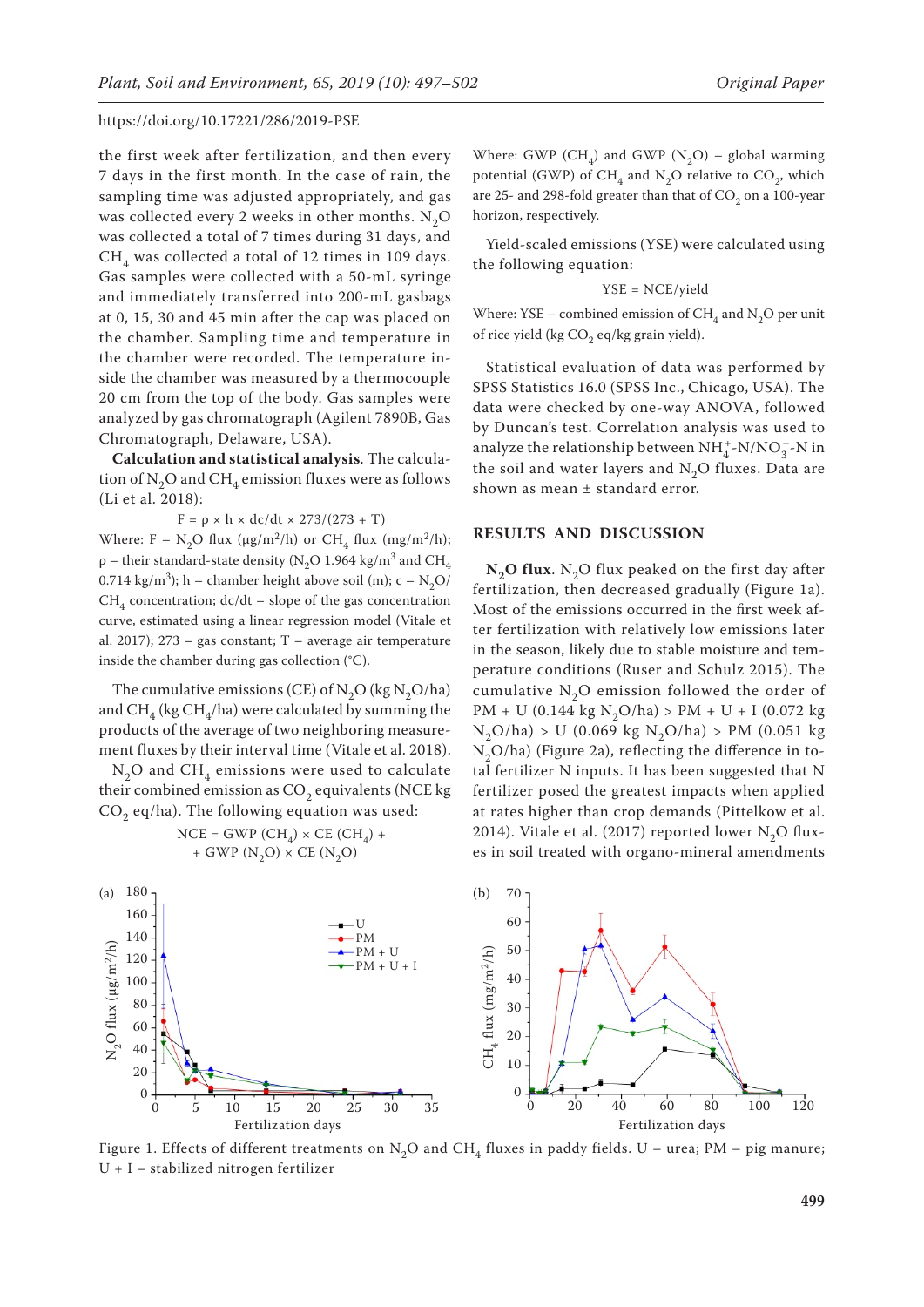

Figure 2. Effects of different treatments on cumulative emissions of N<sub>2</sub>O and CH<sub>4</sub> in paddy fields. Different letters within treatments indicate significant differences (*P* < 0.05). U – urea; PM – pig manure; U + I – stabilized nitrogen fertilizer

compared to soils treated with mineral fertilizers. Conversely, our results show that the application of  $PM + U$  promotes N<sub>2</sub>O emission compared with U, this may be due to the high content of easily decomposable N and C in the manure (Sosulski et al. 2017). Compared with PM, PM + U had significantly higher cumulative N<sub>2</sub>O emissions ( $P < 0.05$ ), possibly due to more nitrogen provided by PM + U, but the cumulative emission difference between PM + U + I and PM was not significant, indicating that the addition of inhibitors effectively suppressed  $N_2O$  emissions (Ruser and Schulz 2015, Yin et al. 2017). The reduction in cumulative  $N<sub>2</sub>O$  emissions maybe because nitrification and denitrification are important biochemical processes that produce  $N_2O$  (Ruser and Schulz 2015). This may be due to the delay in urea hydrolysis caused by urease inhibitors (Yin et al. 2017), making more  $\mathrm{NH}_4^+$ -N available in synchrony with plant demand (Zhang et al. 2010) and thus reducing nitrification substrates. The nitrification inhibitor further inhibited nitrification, directly reducing the formation of  $NO_3^-$ -N, the substrate for denitrification (Yin et al. 2017). Meanwhile,  $NO<sub>3</sub><sup>-</sup>-N$  may increase with time to reduce the ratio of  $\mathrm{DOC}/\mathrm{NO}_3^-$ -N and, therefore, reduce denitrification, which may also be an important reason for our

observations (Sosulski et al. 2016). We also found that  $N_2O$  flux was significantly correlated with  $NH_4^+$ -N and  $\mathrm{NO_3^-}\text{-}\mathrm{N}$  in the paddy water layer (Table 2). This was in line with the fact that  $\mathrm{NH}_4^+$  -N and  $\mathrm{NO_3^-}$  -N are important substrates for nitrification and denitrification (Gregorutti and Caviglia 2017).

 $CH<sub>4</sub>$  flux. The CH<sub>4</sub> emission differed from N<sub>2</sub>O (Figure 1b), with a strong increase 10 days after irrigation. This may be a result of decreased  $\text{CH}_4$ oxidation after an irrigation (Banger et al. 2012). The low  $CH<sub>4</sub>$  production in the first 10 days may be due to the relatively high oxygen content in the water, i.e., high  $CH<sub>4</sub>$  oxidation, as discussed by Hao et al. (2019). Large amounts of  $\text{CH}_4$  are typically produced during the rice-growing season (Shang et al. 2011). As seen in Figure 2b, the cumulative emission in the PM treatment was larger than in the U treatment  $(P < 0.05)$ , indicating that the CH<sub>4</sub> emission potential of pig manure is greater than that of urea. This is likely because pig manure is a rich source of carbon and nitrogen, providing more substrates for  $CH<sub>4</sub>$ production (Linquist et al. 2012). Compared with U, PM + U increased the cumulative emissions of  $CH_4 (P < 0.05)$ , which is consistent with other work (Linquist et al. 2012). However, cumulative emissions

Table 2. Correlation analysis of  $N^2_{2}$ O flux and  $NH^+_4$ -N/NO $^-_3$ -N in soil/water layer

|          |             | U              |           | PМ       |          | $PM + U$ |          | $PM + U + I$ |          |
|----------|-------------|----------------|-----------|----------|----------|----------|----------|--------------|----------|
| Variable |             | $\mathbb{R}^2$ | D         | $R^2$    |          | $R^2$    | D        | $R^2$        |          |
| Soil     | $NH4+-N$    | 0.144          | 0.758     | $-0.719$ | 0.069    | 0.506    | 0.247    | $-0.015$     | 0.975    |
|          | $NO2-N$     | $-0.305$       | 0.506     | $-0.019$ | 0.968    | 0.077    | 0.870    | 0.054        | 0.908    |
| Water    | $NH_4^+$ -N | 0.924          | $0.003**$ | 0.612    | 0.144    | 0.828    | $0.021*$ | 0.817        | $0.025*$ |
|          | $NO2-N$     | 0.996          | $0.000**$ | 0.865    | $0.012*$ | 0.844    | $0.017*$ | 0.706        | 0.076    |

\**P* < 0.05; \*\**P* < 0.01; U – urea; PM – pig manure; U + I – stabilized nitrogen fertilizer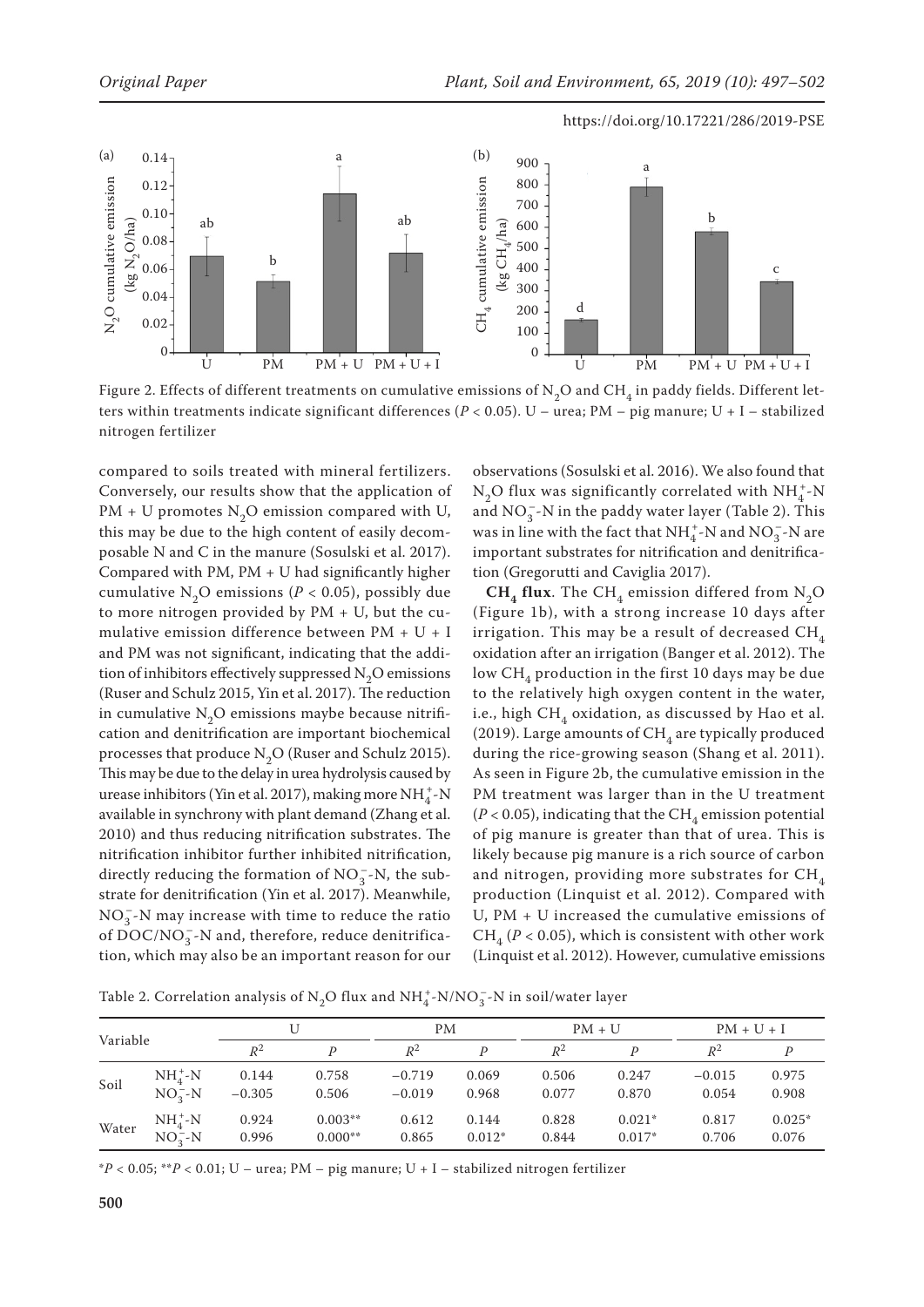| Table of Global mathing potential, field and field beated gas emissions from each treatment |                                              |                                             |                               |                                 |                                 |  |  |  |
|---------------------------------------------------------------------------------------------|----------------------------------------------|---------------------------------------------|-------------------------------|---------------------------------|---------------------------------|--|--|--|
| Treatment                                                                                   | $N2O$ cumulative<br>emission (kg $N_2O/ha$ ) | $CH4$ cumulative<br>emission (kg $CH4/ha$ ) | <b>NCE</b><br>(kg CO, eq/ha)  | Yield<br>(kg/ha)                | <b>YSE</b><br>(kg $CO$ , eq/kg) |  |  |  |
| U                                                                                           | $0.069 \pm 0.014^{ab}$                       | $163 \pm 7^{\rm d}$                         | $4100 \pm 173$ <sup>d</sup>   | $10~160 \pm 493$ <sup>ab</sup>  | $0.40 \pm 0.02$ <sup>d</sup>    |  |  |  |
| <b>PM</b>                                                                                   | $0.051 \pm 0.005^{\rm b}$                    | $790 \pm 43^{\circ}$                        | $19762 \pm 1079$ <sup>a</sup> | $10\,383 \pm 237$ <sup>ab</sup> | $1.90 \pm 0.09^{\text{a}}$      |  |  |  |
| $PM + U$                                                                                    | $0.114 \pm 0.020^a$                          | $579 \pm 16^{\rm b}$                        | $14.514 \pm 400^{\mathrm{b}}$ | $10.840 \pm 405^{\text{a}}$     | $1.34 \pm 0.08^b$               |  |  |  |
| $PM + U + I$                                                                                | $0.072 \pm 0.013^{ab}$                       | $343 \pm 11^c$                              | $8601 \pm 279$ <sup>c</sup>   | $9330 \pm 367^{\rm b}$          | $0.93 \pm 0.06^{\circ}$         |  |  |  |

https://doi.org/10.17221/286/2019-PSE

Table 3. Global warming potential, rice yield and yield-scaled gas emissions from each treatment

Date are expressed as mean ± standard error, *n* = 3; Different letters within treatments indicate significant differences  $(P < 0.05)$ . U – urea; PM – pig manure; U + I – stabilized nitrogen fertilizer; NCE – N<sub>2</sub>O and CH<sub>4</sub> emissions; YSE – yield-scaled emissions

of CH<sub>4</sub> in the PM + U were lower than those in the PM treatment ( $P < 0.05$ ). Compared with PM + U, PM + U + I significantly reduced cumulative  $CH<sub>4</sub>$ emission ( $P < 0.05$ ), indicating that urea addition compromised  $CH<sub>4</sub>$  emissions in manure, and the inclusion of inhibitor further reduced  $CH<sub>4</sub>$  emissions (Ruser and Schulz 2015). The application of urea increased available nitrogen, and the addition of inhibitors further influenced the existing forms of nitrogen; this is beneficial to the growth of methanotrophic organisms and results in increased  $\text{CH}_{4}$ oxidation (Maris et al. 2016).

**Rice yield and YSE**. Table 3 shows that the yields of  $PM + U$  and  $PM + U + I$  were not significantly different from those of U and PM, indicating that the conventional urea application and local practice of returning pig manure to the field can meet the nitrogen demand of rice; higher inputs of nitrogen would not increase rice yield. YSE in the PM treatment was significantly greater than in the U treatment  $(P < 0.05)$ , which is consistent with the research of Zhou et al. (2017). This phenomenon can be attributed to the fact that  $CH<sub>4</sub>$  emission is the main contributor to NCE in paddy fields (Shang et al. 2011), accounting for more than 99% of NCE in all treatments (Table 2). PM application may provide more nitrogen, promote the abundance of methanogens and provide more DOC directly or indirectly, which is an important determinant of  $CH<sub>4</sub>$  production (Zhang et al. 2018), thus leading to the increase of YSE. When we compared the YSE of the PM + U and PM treatments, we found the PM + U treatment to be significantly lower than the PM treatment  $(P < 0.05)$ . In the PM + U treatment, application of extra inorganic nitrogen afforded nutrition for soil microorganisms, but made carbon a limiting factor for microbial reproduction and activity (Chen et al. 2014). This increased microbial demand for carbon likely led to the lower YSE. Between the  $PM + U + I$  and  $PM + U$  treatments, YSE was significantly less in the  $PM + U + I$  treatment (*P* < 0.05). Inhibitors delay urea hydrolysis and nitrification (Yin et al. 2017), leaving more  $\mathrm{NH}_4^+$  N in the paddy fields, which can result in the stimulation of methanotrophic activity and  $CH<sub>4</sub>$  oxidation, leading to the observed results (Maris et al. 2016).

It can be concluded that under the condition of PM returns to the field, concomitant application of stabilized nitrogen fertilizer (PM + U + I) can not only guarantee rice yield but also reduce  $N_2O$  and  $CH<sub>4</sub>$  emissions, which is an effective way to develop environmentally-friendly management and maximize the benefit of pig manure in paddy fields.

#### **Acknowledgment**

The authors acknowledge Yan Xue, Lijie Yang, Yalan Cui, Chunxiao Yu, and Mei Han for laboratory and field assistance and also acknowledge Timothy A. Doane for proofreading assistance.

## **REFERENCES**

- Banger K., Tian H.Q., Lu C.Q. (2012): Do nitrogen fertilizers stimulate or inhibit methane emissions from rice fields? Global Change Biology, 18: 3259–3267.
- Chen R.R., Senbayram M., Blagodatsky S., Myachina O., Dittert K., Lin X.G., Blagodatskaya E., Kuzyakov Y. (2014): Soil C and N availability determine the priming effect: Microbial N mining and stoichiometric decomposition theories. Global Change Biology, 20: 2356–2367.
- Gregorutti V.C., Caviglia O.P. (2017): Nitrous oxide emission after the addition of organic residues on soil surface. Agriculture, Ecosystems and Environment, 246: 234–242.
- Hao X., Jiao S., Lu Y.H. (2019): Geographical pattern of methanogenesis in paddy and wetland soils across eastern China. Science of The Total Environment, 651: 281–290.
- Li D., Liu S.C., Mi L., Li Z.D., Yuan Y.X., Yan Z.Y., Liu X.F. (2015): Effects of feedstock ratio and organic loading rate on the anaero-